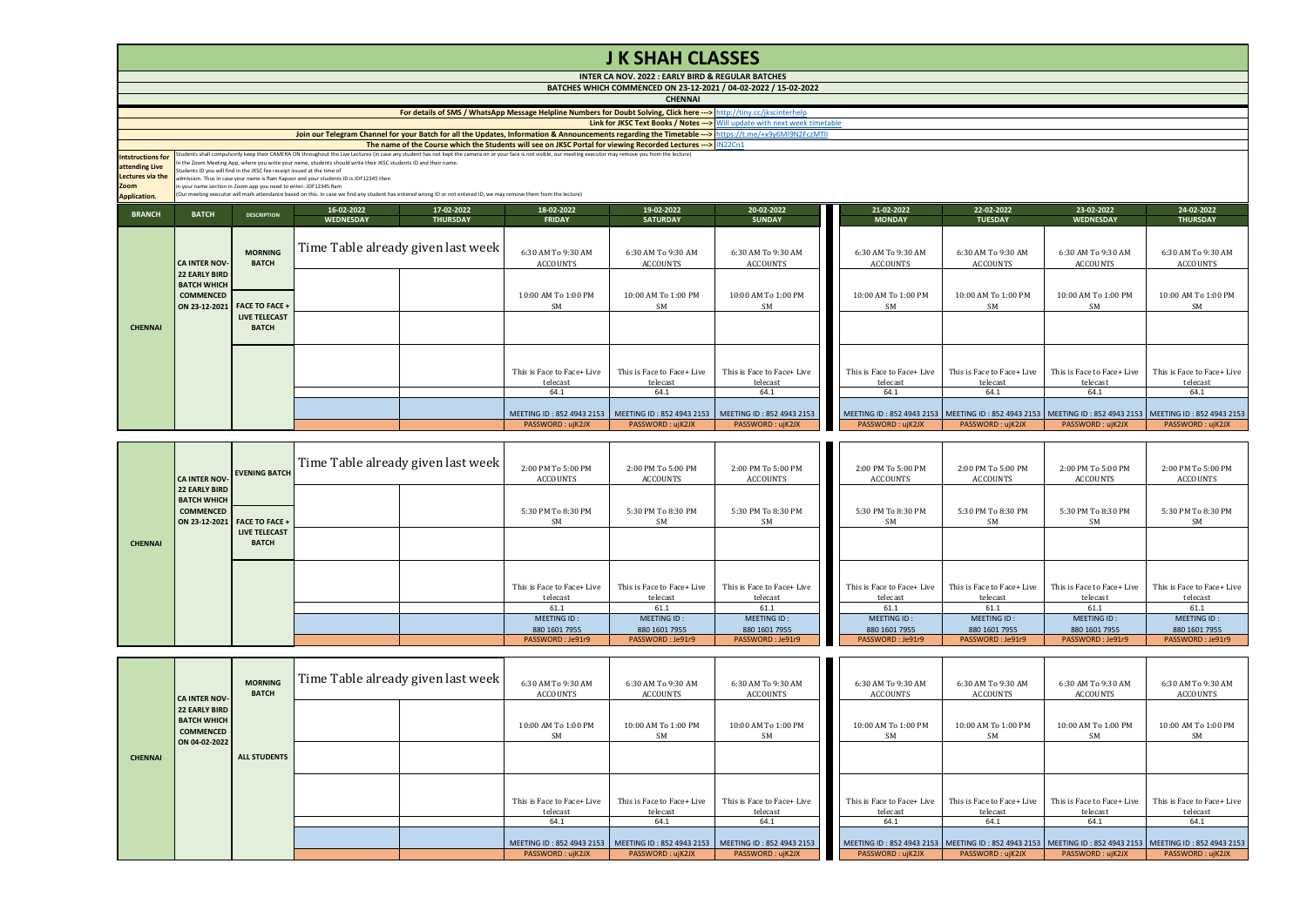## **J K SHAH CLASSES**

|                          | INTER CA NOV. 2022 : EARLY BIRD & REGULAR BATCHES                                                                                                                                                                |                                                                         |                                                                                                                                                                    |                 |               |                 |               |  |               |                |                  |                 |  |
|--------------------------|------------------------------------------------------------------------------------------------------------------------------------------------------------------------------------------------------------------|-------------------------------------------------------------------------|--------------------------------------------------------------------------------------------------------------------------------------------------------------------|-----------------|---------------|-----------------|---------------|--|---------------|----------------|------------------|-----------------|--|
|                          | BATCHES WHICH COMMENCED ON 23-12-2021 / 04-02-2022 / 15-02-2022                                                                                                                                                  |                                                                         |                                                                                                                                                                    |                 |               |                 |               |  |               |                |                  |                 |  |
|                          | <b>CHENNAI</b>                                                                                                                                                                                                   |                                                                         |                                                                                                                                                                    |                 |               |                 |               |  |               |                |                  |                 |  |
|                          | For details of SMS / WhatsApp Message Helpline Numbers for Doubt Solving, Click here ---> http://tiny.cc/jkscinterhelp                                                                                           |                                                                         |                                                                                                                                                                    |                 |               |                 |               |  |               |                |                  |                 |  |
|                          | <b>Link for JKSC Text Books / Notes ---&gt;</b> Will update with next week timetable                                                                                                                             |                                                                         |                                                                                                                                                                    |                 |               |                 |               |  |               |                |                  |                 |  |
|                          | Join our Telegram Channel for your Batch for all the Updates, Information & Announcements regarding the Timetable ---> https://t.me/+x9y6MI9N2FczMTII                                                            |                                                                         |                                                                                                                                                                    |                 |               |                 |               |  |               |                |                  |                 |  |
|                          | The name of the Course which the Students will see on JKSC Portal for viewing Recorded Lectures --- > IN22Cn1                                                                                                    |                                                                         |                                                                                                                                                                    |                 |               |                 |               |  |               |                |                  |                 |  |
| <b>Intstructions for</b> | Students shall compulsorily keep their CAMERA ON throughout the Live Lectures (in case any student has not kept the camera on or your face is not visible, our meeting executor may remove you from the lecture) |                                                                         |                                                                                                                                                                    |                 |               |                 |               |  |               |                |                  |                 |  |
| attending Live           |                                                                                                                                                                                                                  |                                                                         | In the Zoom Meeting App, where you write your name, students should write their JKSC students ID and their name.                                                   |                 |               |                 |               |  |               |                |                  |                 |  |
| Lectures via the         |                                                                                                                                                                                                                  | Students ID you will find in the JKSC fee receipt issued at the time of | admission. Thus in case your name is Ram Kapoor and your students ID is JDF12345 then                                                                              |                 |               |                 |               |  |               |                |                  |                 |  |
| Zoom                     |                                                                                                                                                                                                                  | in your name section in Zoom app you need to enter-JDF12345 Ram         |                                                                                                                                                                    |                 |               |                 |               |  |               |                |                  |                 |  |
| <b>Application.</b>      |                                                                                                                                                                                                                  |                                                                         | (Our meeting executor will mark attendance based on this. In case we find any student has entered wrong ID or not entered ID, we may remove them from the lecture) |                 |               |                 |               |  |               |                |                  |                 |  |
|                          |                                                                                                                                                                                                                  |                                                                         |                                                                                                                                                                    |                 |               |                 |               |  |               |                |                  |                 |  |
| <b>BRANCH</b>            | <b>BATCH</b>                                                                                                                                                                                                     | <b>DESCRIPTION</b>                                                      | 16-02-2022                                                                                                                                                         | 17-02-2022      | 18-02-2022    | 19-02-2022      | 20-02-2022    |  | 21-02-2022    | 22-02-2022     | 23-02-2022       | 24-02-2022      |  |
|                          |                                                                                                                                                                                                                  |                                                                         | <b>WEDNESDAY</b>                                                                                                                                                   | <b>THURSDAY</b> | <b>FRIDAY</b> | <b>SATURDAY</b> | <b>SUNDAY</b> |  | <b>MONDAY</b> | <b>TUESDAY</b> | <b>WEDNESDAY</b> | <b>THURSDAY</b> |  |

|                | <b>CA INTER NOV-</b>                                                            | <b>EVENING BATCH</b> | Time Table already given last week | 2:00 PM To 5:00 PM<br><b>ACCOUNTS</b> | 2:00 PM To 5:00 PM<br><b>ACCOUNTS</b> | 2:00 PM To 5:00 PM<br><b>ACCOUNTS</b> | 2:00 PM To 5:00 PM<br>ACCOUNTS  | 2:00 PM To 5:00 PM<br>ACCOUNTS | 2:00 PM To 5:00 PM<br><b>ACCOUNTS</b> | 2:00 PM To 5:00 PM<br>ACCOUNTS  |
|----------------|---------------------------------------------------------------------------------|----------------------|------------------------------------|---------------------------------------|---------------------------------------|---------------------------------------|---------------------------------|--------------------------------|---------------------------------------|---------------------------------|
|                | <b>22 EARLY BIRD</b><br><b>BATCH WHICH</b><br><b>COMMENCED</b><br>ON 04-02-2022 |                      |                                    | 5:30 PM To 8:30 PM<br>SM              | 5:30 PM To 8:30 PM<br>SM              | 5:30 PM To 8:30 PM<br>SM              | 5:30 PM To 8:30 PM<br><b>SM</b> | 5:30 PM To 8:30 PM<br>SM       | 5:30 PM To 8:30 PM<br><b>SM</b>       | 5:30 PM To 8:30 PM<br><b>SM</b> |
| <b>CHENNAI</b> |                                                                                 | <b>EVENING BATCH</b> |                                    |                                       |                                       |                                       |                                 |                                |                                       |                                 |
|                |                                                                                 |                      |                                    | This is Face to Face+ Live            | This is Face to Face+ Live            | This is Face to Face+ Live            | This is Face to Face+ Live      | This is Face to Face+ Live     | This is Face to Face+ Live            | This is Face to Face+ Live      |
|                |                                                                                 |                      |                                    | telecast                              | telecast                              | telecast                              | telecast                        | telecast                       | telecast                              | telecast                        |
|                |                                                                                 |                      |                                    | 61.1<br>MEETING ID:                   | 61.1<br>MEETING ID:                   | 61.1<br>MEETING ID:                   | 61.1<br>MEETING ID:             | 61.1<br>MEETING ID:            | 61.1<br>MEETING ID:                   | 61.1<br>MEETING ID:             |
|                |                                                                                 |                      |                                    | 880 1601 7955                         | 880 1601 7955                         | 880 1601 7955                         | 880 1601 7955                   | 880 1601 7955                  | 880 1601 7955                         | 880 1601 7955                   |
|                |                                                                                 |                      |                                    | PASSWORD: Je91r9                      | PASSWORD: Je91r9                      | PASSWORD: Je91r9                      | PASSWORD: Je91r9                | PASSWORD: Je91r9               | PASSWORD: Je91r9                      | PASSWORD: Je91r9                |

|                | <b>CA INTER NOV-</b>                                                         | <b>MORNING</b><br><b>BATCH</b> | Time Table already given last week | 6:30 AM To 9:30 AM<br><b>ACCOUNTS</b>                                             | 6:30 AM To 9:30 AM<br><b>ACCOUNTS</b> | 6:30 AM To 9:30 AM<br><b>ACCOUNTS</b> | 6:30 AM To 9:30 AM<br>ACCOUNTS                                                                                | 6:30 AM To 9:30 AM<br><b>ACCOUNTS</b> | 6:30 AM To 9:30 AM<br><b>ACCOUNTS</b> | 6:30 AM To 9:30 AM<br>ACCOUNTS |
|----------------|------------------------------------------------------------------------------|--------------------------------|------------------------------------|-----------------------------------------------------------------------------------|---------------------------------------|---------------------------------------|---------------------------------------------------------------------------------------------------------------|---------------------------------------|---------------------------------------|--------------------------------|
|                | <b>22 REGULAR</b><br><b>BATCH WHICH</b><br><b>COMMENCED</b><br>ON 15-02-2022 |                                |                                    | 10:00 AM To 1:00 PM<br>SM                                                         | 10:00 AM To 1:00 PM<br>SM             | 10:00 AM To 1:00 PM<br>SM             | 10:00 AM To 1:00 PM<br>SM                                                                                     | 10:00 AM To 1:00 PM<br>SM             | 10:00 AM To 1:00 PM<br><b>SM</b>      | 10:00 AM To 1:00 PM<br>SM      |
| <b>CHENNAI</b> |                                                                              |                                |                                    |                                                                                   |                                       |                                       |                                                                                                               |                                       |                                       |                                |
|                |                                                                              |                                |                                    | This is Face to Face+ Live                                                        | This is Face to Face+ Live            | This is Face to Face+ Live            | This is Face to Face+ Live                                                                                    | This is Face to Face+ Live            | This is Face to Face+ Live            | This is Face to Face+ Live     |
|                |                                                                              |                                |                                    | telecast                                                                          | telecast                              | telecast                              | telecast                                                                                                      | telecast                              | telecast                              | telecast                       |
|                |                                                                              |                                |                                    | 64.1                                                                              | 64.1                                  | 64.1                                  | 64.1                                                                                                          | 64.1                                  | 64.1                                  | 64.1                           |
|                |                                                                              |                                |                                    | MEETING ID: 852 4943 2153   MEETING ID: 852 4943 2153   MEETING ID: 852 4943 2153 |                                       |                                       | MEETING ID: 852 4943 2153   MEETING ID: 852 4943 2153   MEETING ID: 852 4943 2153   MEETING ID: 852 4943 2153 |                                       |                                       |                                |
|                |                                                                              |                                |                                    | PASSWORD: ujK2JX                                                                  | PASSWORD: ujK2JX                      | PASSWORD: ujK2JX                      | PASSWORD: ujK2JX                                                                                              | PASSWORD: ujK2JX                      | PASSWORD: ujK2JX                      | PASSWORD: ujK2JX               |

|                | <b>CA INTER NOV-</b>                                                         | <b>EVENING BATCH</b> | Time Table already given last week | 2:00 PM To 5:00 PM<br>ACCOUNTS         | 2:00 PM To 5:00 PM<br><b>ACCOUNTS</b>  | 2:00 PM To 5:00 PM<br><b>ACCOUNTS</b>  | 2:00 PM To 5:00 PM<br>ACCOUNTS         | 2:00 PM To 5:00 PM<br><b>ACCOUNTS</b>  | 2:00 PM To 5:00 PM<br>ACCOUNTS         | 2:00 PM To 5:00 PM<br>ACCOUNTS         |
|----------------|------------------------------------------------------------------------------|----------------------|------------------------------------|----------------------------------------|----------------------------------------|----------------------------------------|----------------------------------------|----------------------------------------|----------------------------------------|----------------------------------------|
|                | <b>22 REGULAR</b><br><b>BATCH WHICH</b><br><b>COMMENCED</b><br>ON 15-02-2022 |                      |                                    | 5:30 PM To 8:30 PM<br>SM               | 5:30 PM To 8:30 PM<br>SM               | 5:30 PM To 8:30 PM<br><b>SM</b>        | 5:30 PM To 8:30 PM<br>SM               | 5:30 PM To 8:30 PM<br>SM               | 5:30 PM To 8:30 PM<br>SM.              | 5:30 PM To 8:30 PM<br>SM               |
| <b>CHENNAI</b> |                                                                              |                      |                                    |                                        |                                        |                                        |                                        |                                        |                                        |                                        |
|                |                                                                              |                      |                                    | This is Face to Face+ Live<br>telecast | This is Face to Face+ Live<br>telecast | This is Face to Face+ Live<br>telecast | This is Face to Face+ Live<br>telecast | This is Face to Face+ Live<br>telecast | This is Face to Face+ Live<br>telecast | This is Face to Face+ Live<br>telecast |
|                |                                                                              |                      |                                    | 61.1                                   | 61.1                                   | 61.1                                   | 61.1                                   | 61.1                                   | 61.1                                   | 61.1                                   |
|                |                                                                              |                      |                                    | MEETING ID:<br>880 1601 7955           | MEETING ID:<br>880 1601 7955           | MEETING ID:<br>880 1601 7955           | MEETING ID:<br>880 1601 7955           | MEETING ID:<br>880 1601 7955           | MEETING ID:<br>880 1601 7955           | MEETING ID:<br>880 1601 7955           |